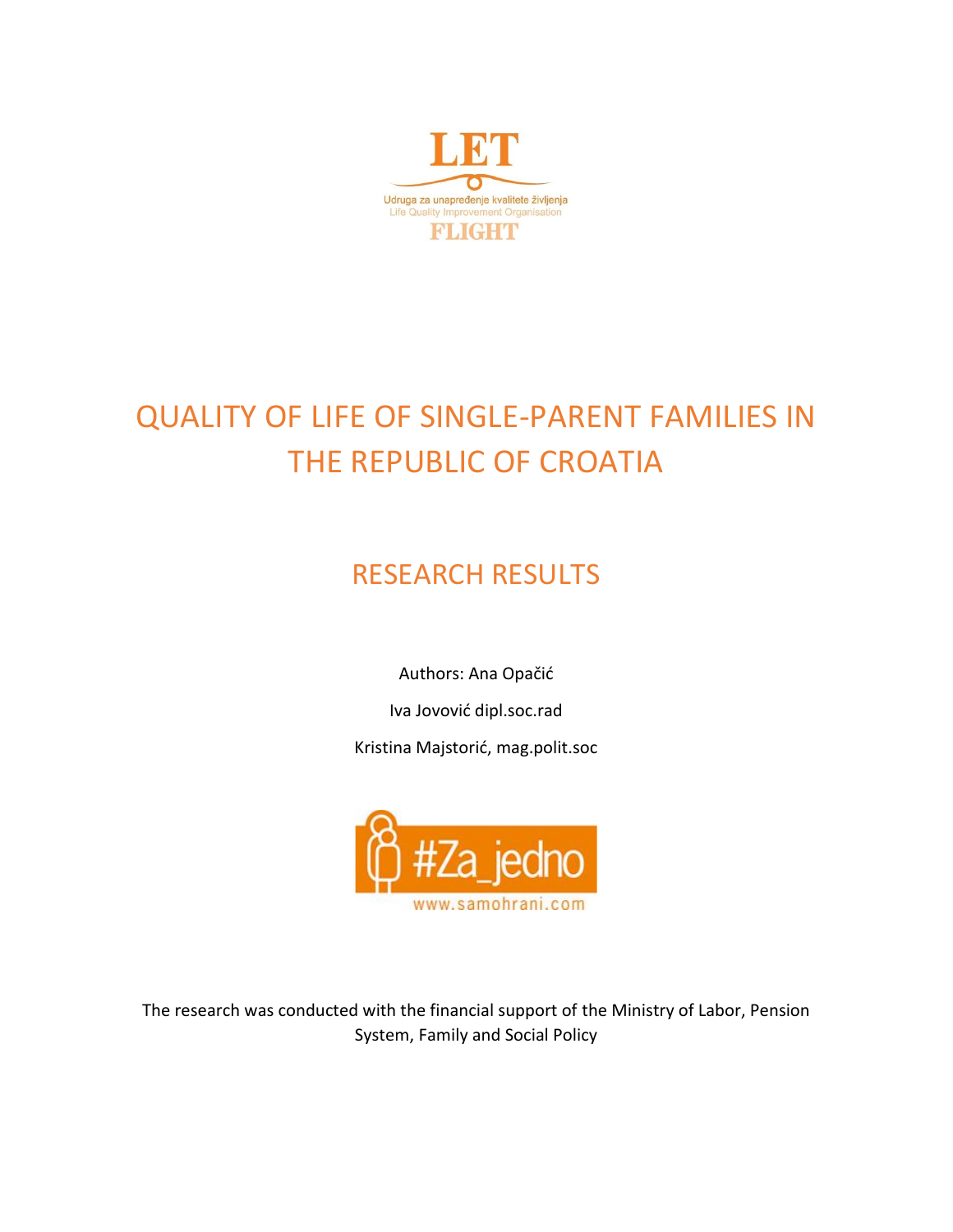This paper presents the results of a survey on the quality of life of single-parent families in the Republic of Croatia, which was conducted through an online survey in May 2021. The survey was conducted by the Hendal agency.

Within the concept of quality of life, various dimensions concerning single-parent families were examined, especially the availability of social support in the family, the experience of parenthood, the alignment of private and business obligations, formal support from institutions, life satisfaction, security and changes that occurred during the COVID-19 crisis. An insight into the mentioned aspects of quality of life was obtained, as well as differences in certain aspects with regard to family characteristics and socio-demographic characteristics.

The study involved 166 parents living in single-parent families, and the data analysis used descriptive statistics methods, correlation tests, and difference tests (Hi-square, t-test and oneway analysis of variance, i.e. ANOVA).

## **SOCIO-DEMOGRAPHIC CHARACTERISTICS OF SINGLE-PARENT FAMILIES**

166 parents participated in the study, of which 15 were fathers (9%) and 151 mothers (91%). The youngest respondent is 21 years old, and the oldest is 60 years old. The share of parents aged 18 to 34 is 21% (N = 35), and parents older than 55 have 8% (N = 13), making the most represented group of parents aged 35 to 55 (71% or  $N = 118$ ).

Regarding the level of education of the respondents, most of them have completed high school (N = 92 or 55%) and higher education (VSS), (N = 49 or 30%). To these should be added the respondents with higher education, of which there are 18 (11%) in the sample. Several respondents have the highest or lowest level of education, and only three of them have primary school, and four have completed postgraduate studies.

The majority of respondents are employed, 80% of them (N = 133). Of the remaining respondents, a smaller number are unemployed ( $N = 14$  or 8%), or in some other status. According to a subjective assessment of economic status, respondents were divided. Thus, 54% of them (N = 89) can afford it equally or more than the people in their environment; and 45% of them (N = 74) estimate that they can afford less than people in their environment.

The sample of respondents in this research is also representative from the aspect of the local environment they come from. Thus 37% of them  $(N = 61)$  come from a city with more than 100,000 inhabitants; 31% (N = 51) of respondents come from a medium-sized city with between 10,000 and 100,000 inhabitants, and 32% of respondents come from a smaller urban and rural area (29 from a smaller city and 25 from a rural or municipality in which they live less than 2000 inhabitants).

In terms of family characteristics, all respondents live with children. Most parents live alone with their children (130 or 78%), and 22% of them live either with their parents, i.e. the children's grandparents ( $N = 24$ ) or with a new partner ( $N = 12$ ). Almost half of parents from single-parent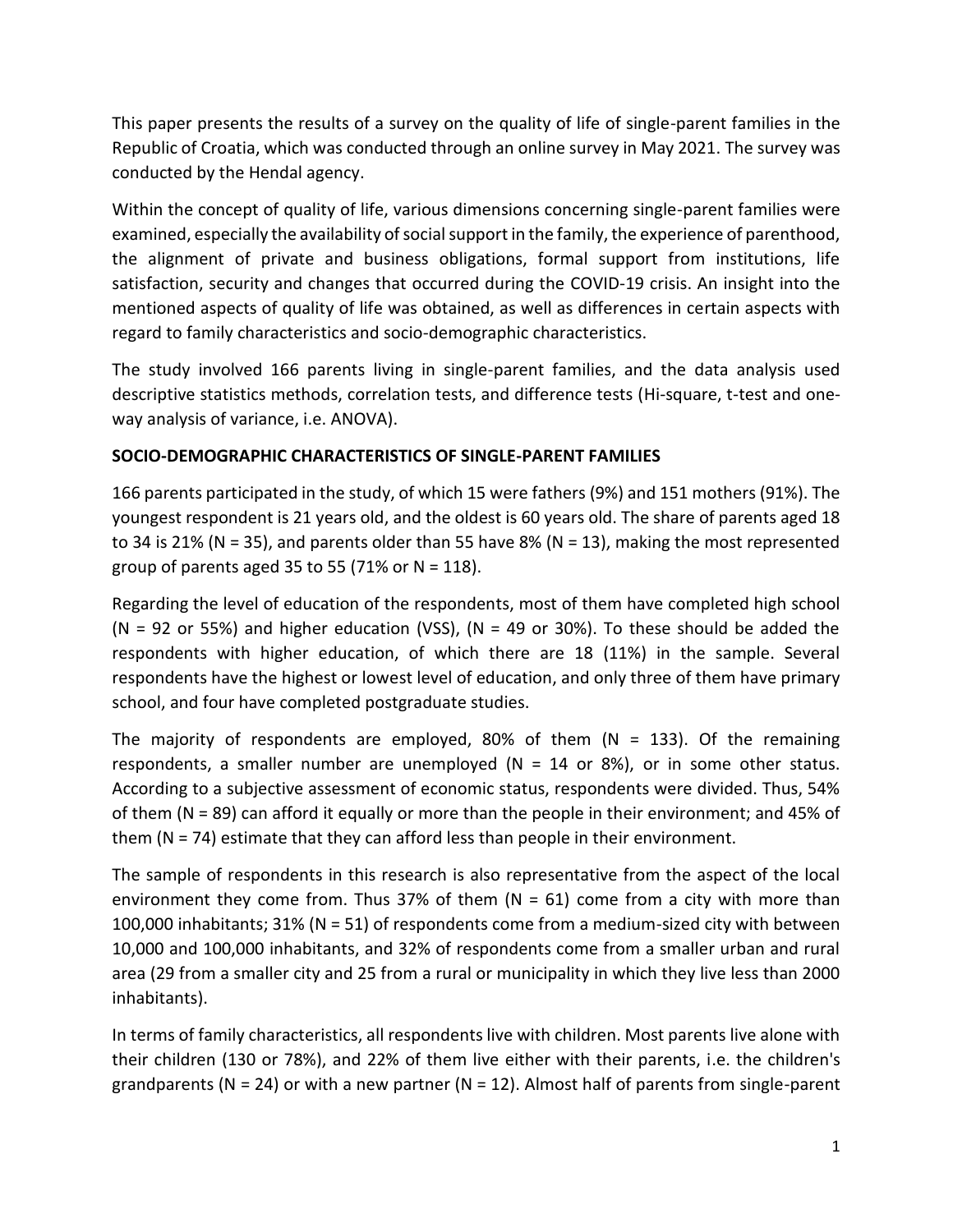families have one child (48%, N = 79), while the rest have two children (38%, N = 64) or three or more (N = 23 or 14%).

108 parents have minor children (65%), 17% of them (N = 28) have only adult children, while the remaining 18% (N = 30) have both minor and adult children. The most common reason for single parenthood is divorce (N = 133, 80%), while other reasons are less present, due to the death of the partner ( $N = 18$ , 11%) or one's own choice.

#### **INFORMAL FAMILY SUPPORT FOR SINGLE PARENTS**

We examined the informal or family support that parents receive in single-parent families through several statements that assess the involvement of the other parent (if alive), and the support of other extended family members.

The question about the involvement of the other parent in the upbringing of children was answered by 138 respondents, and in this area the parents of the respondents show the need for greater involvement of the other parent. Thus, on average, parents in single-parent families believe that the other parent is involved only 10 - 20% (M = 4.21; SD = 1.679; Min = 1, Max = 6). Although the differences between fathers and mothers in this assessment are not statistically significant, fathers 'assessments are still somewhat more favorable, so they estimate that the involvement of mothers as second parents is slightly higher than mothers' estimates of fathers.

It should be noted that a higher level of involvement of the other parent is given by parents who assess their economic status as higher ( $r = 0.236$ ,  $p = 0.005$ ,  $N = 138$ ). Similarly, a higher level of involvement is assessed by parents who are employed ( $M = 4.05$ , SD = 1.66) compared to parents who are not employed (M = 4.92, SD = 1.61) (t =  $-$  2.328, df = 136, p = 0.021).

At the same time, most of them believe that the other parent should participate more (93 or 67%; M = 1.52, SD = 0.906; Min = 1, Max = 4) and most of them want it (N = 85 or 62 %; M = 1.67,  $SD = 1.02$ ; Min = 1, Max = 4).

Interestingly, a higher level of involvement of the other parent would be desired by older respondents ( $r = -0.191$ ,  $p = 0.025$ ,  $N = 138$ ) which can be explained for several reasons. The first possible stems from the fact that older parents may have more complex life responsibilities, a larger number of children thus increasing the need for the involvement of the second child. In addition, older respondents may also have stabilized relationships with other parents and are not resistant to his involvement. Finally, the reason for this result can be found in the need for the other parent to be more involved in the child's life with greater care, especially if the years of separation have also led to emotional distancing. It was additionally confirmed that parents with more children express a greater need to include the other parent ( $r = -0.197$ ,  $p = 0.02$ ,  $N = 138$ ) and parents with a higher level of education ( $r = -0.18$ ,  $p = 0.034$ ,  $N = 138$ ).

Another aspect of family support is support from the extended family, but as many as 61 parents (37%) state that no one helps them in caring for the child / children. For many parents, an important source of support is their parents (in 88 or 53% of responses) or other own families (N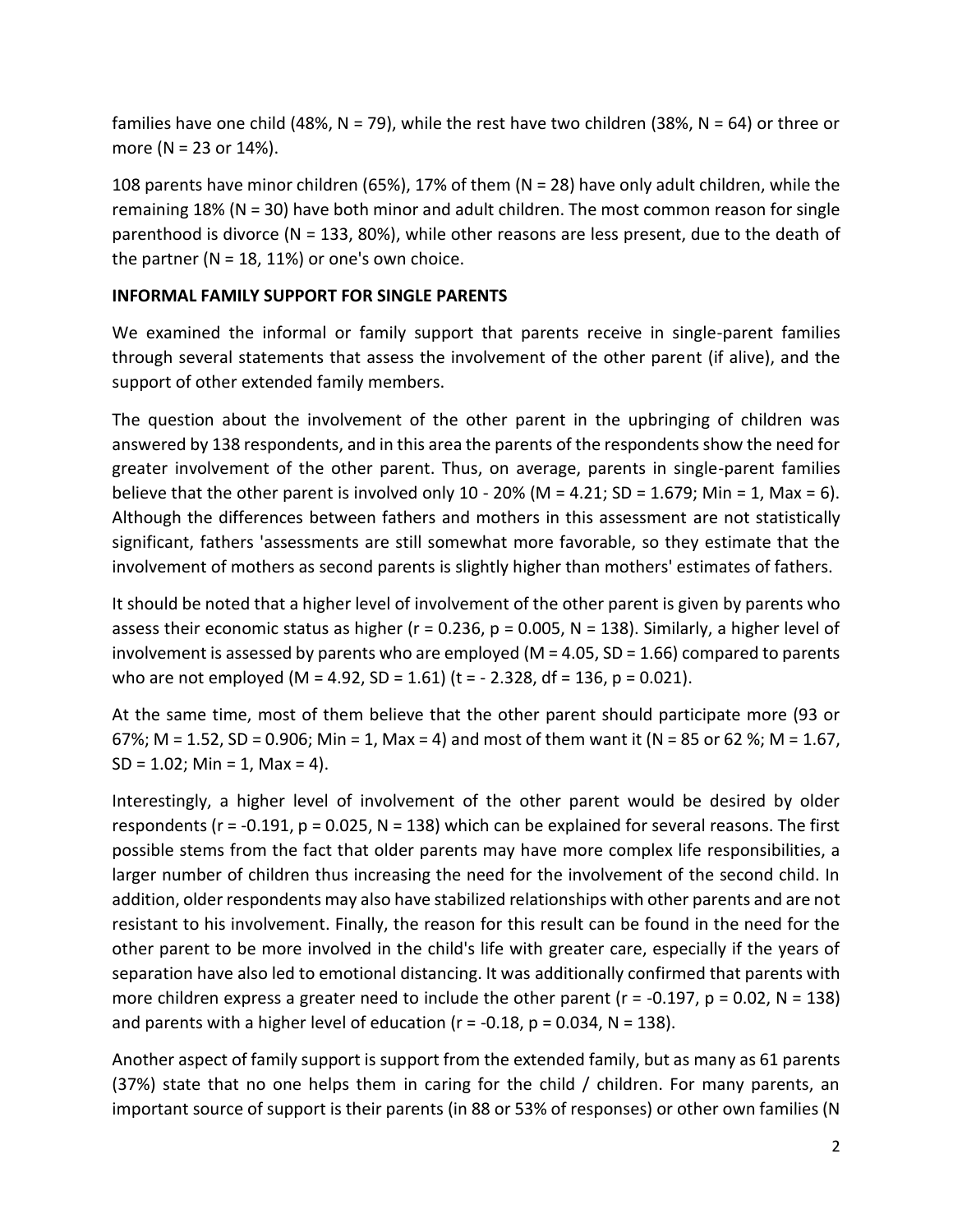= 12, 7%). A significant source of support for 19 parents (11%) are the parents of the child's father / mother. In conclusion, we can observe that grandparents are a significant source of informal family support.

More men receive support for their own families, parents who are in single-parent status for other reasons, employed parents, parents who already live with their family and parents who have only minor children in the family.

However, only those parents who already live with family members ( $F = 3.149$ , df = 2,  $p = 0.046$ ) and those parents who live with minor children ( $F = 4.231$ ,  $df = 2$ ,  $p = 0.016$ ) differ statistically significantly.

Family support is related to both age and economic status in a way that younger parents receive greater family support ( $r = -0.188$ ,  $p = 0.015$ ,  $N = 166$ ), and parents with a higher economic status, which is possibly related to employment ( $r = -0.186$ ,  $p = 0.016$ ,  $N = 166$ ).

As for the support of family members of the other parent, this support was expected to be rated lower on both the total sample and the subsamples . However, such support is more recognized by fathers, parents where there has been no divorce, working parents, parents living with a new partner and parents who have adult children.

Graph 2. Family support of both parents in caring for children

Of these differences, there are statistically significant differences between fathers and mothers (t = 4.68, df = 164,  $p = 0.000$ ) and between parents living in different family structures (F = 4.34,  $df = 2$ ,  $p = 0.015$ ). One should be careful with this last finding because it is easily possible that the parents here had in mind the family of the new partner, which of course complicates family relationships and social support.

Greater support from family members of the other parent is also expressed by those parents who have a lower economic status ( $r = -0.279$ ,  $p = 0.000$ ,  $N = 166$ ).

Overall, parents reported that it was difficult to raise children compared to raising children in a family with both parents, and their average responses ranged from 1.97 (on a scale of 1 which means very difficult, to 5 which means very simple) , with no observed differences by subsamples. As expected, parents with a larger number of children ( $r = -0168$ ,  $p = 0.03$ ,  $N = 166$ ), older parents  $(r = -0.211, p = 0.006, N = 166)$ , and parents with lower economic status  $(r = -0.238, p = 0.002, N$  $= 166$ ).

### **THE EXPERIENCE OF PARENTING AND THE COHERENCE OF PARENTAL AND BUSINESS ROLE**

We examined the experience of parenthood with 7 statements, and calculated the total experience as the arithmetic mean of these 7 statements (with the answers on the seventh statement being recoded so that all statements were in the same direction).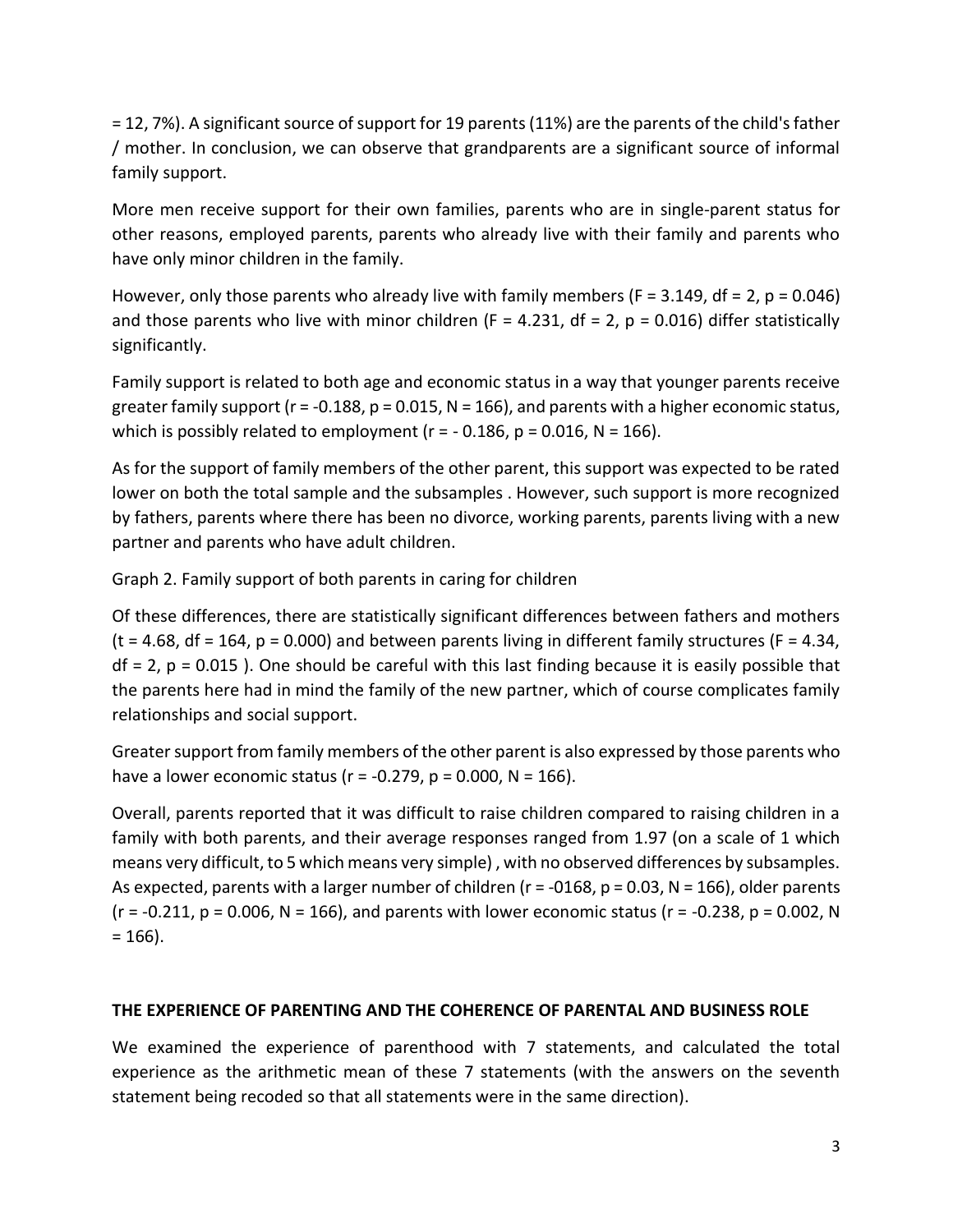Parents largely agree that their role is sometimes stressful and difficult, that it is difficult for them to reconcile family and business obligations, and that they have less opportunity for a more relaxed and relaxed life.

To a lesser extent, they recognize that they are stigmatized and that they cannot afford the children everything they need. Overall, their experience of parenthood is neither difficult nor easy, and overall estimates are even slightly lower than expected. However, slightly greater difficulties in parenting are recognized by older parents ( $r = 0.179$ ,  $p = 0.021$ ,  $N = 166$ ) and parents with lower economic status ( $r = 0.395$ ,  $p = 0.000$ ,  $N = 166$ ).

Greater challenges in parenting are recognized by parents living alone ( $M = 3.49$ , SD = 0.78, N = 130) compared to parents living with their family members (M =  $3.07$ , SD =  $0.67$ , N =  $24$ ) and parents living with a new partner (M = 3.24, SD = 0.69, N = 12) (F = 3.52, df = 2, p = 0.032).

In addition to the experience of parenthood, we also examined the extent to which parents encountered situations when it was difficult for them to reconcile work and parental roles. Thus, as many as 67% of parents (N = 111) had to find additional sources of income, 71% of them worked under much greater stress (N = 118), and 51% (N = 85) had to significantly slow down their career advancement.

In a slightly smaller number of cases, parents had to give up their desired career (36% or 60 of them) and even change jobs ( $N = 58$ , 35%) or work part-time (25% of parents or 41 of them). There were 39 (24%) parents who had to terminate their employment and stop working.

Only 26 parents or 16% of them did not experience any of these situations.

When we take into account all the above situations, each parent experienced on average as many as four of the seven such situations (M = 3.66, SD = 1.84, N = 140). Interestingly, reconciling parental and work roles is more difficult for younger parents ( $r = -0.168$ ,  $p = 0.047$ ,  $N = 140$ ) in order to dynamize the labor market, which has obviously become more demanding and stressful in recent years. It is especially challenging for parents of lower economic status ( $r = 0.258$ ,  $p =$ 0.002, N = 140) and those who are currently not active in the labor market (t = -2.67, df = 138, p  $= 0.009$ ).

### **FORMAL SUPPORT OF PUBLIC INSTITUTIONS AND CIVIL SOCIETY ORGANIZATIONS**

An important component of social support is the formal support that people in a vulnerable social position can receive from institutions, especially in the form of social services and / or legal aid. In addition to state institutions, a significant source of support can be civil society organizations that often bring together citizens with similar life challenges.

When it comes to parents from single-parent families in our sample, most of them don't actually even need social services (112 or 67% of them) and therefore don't even use them. 22% (N = 37) of parents express a need for social services, but estimate that they are not available. Also, most parents point out that they do not need legal aid and therefore do not use it ( $N = 108$  or 65%),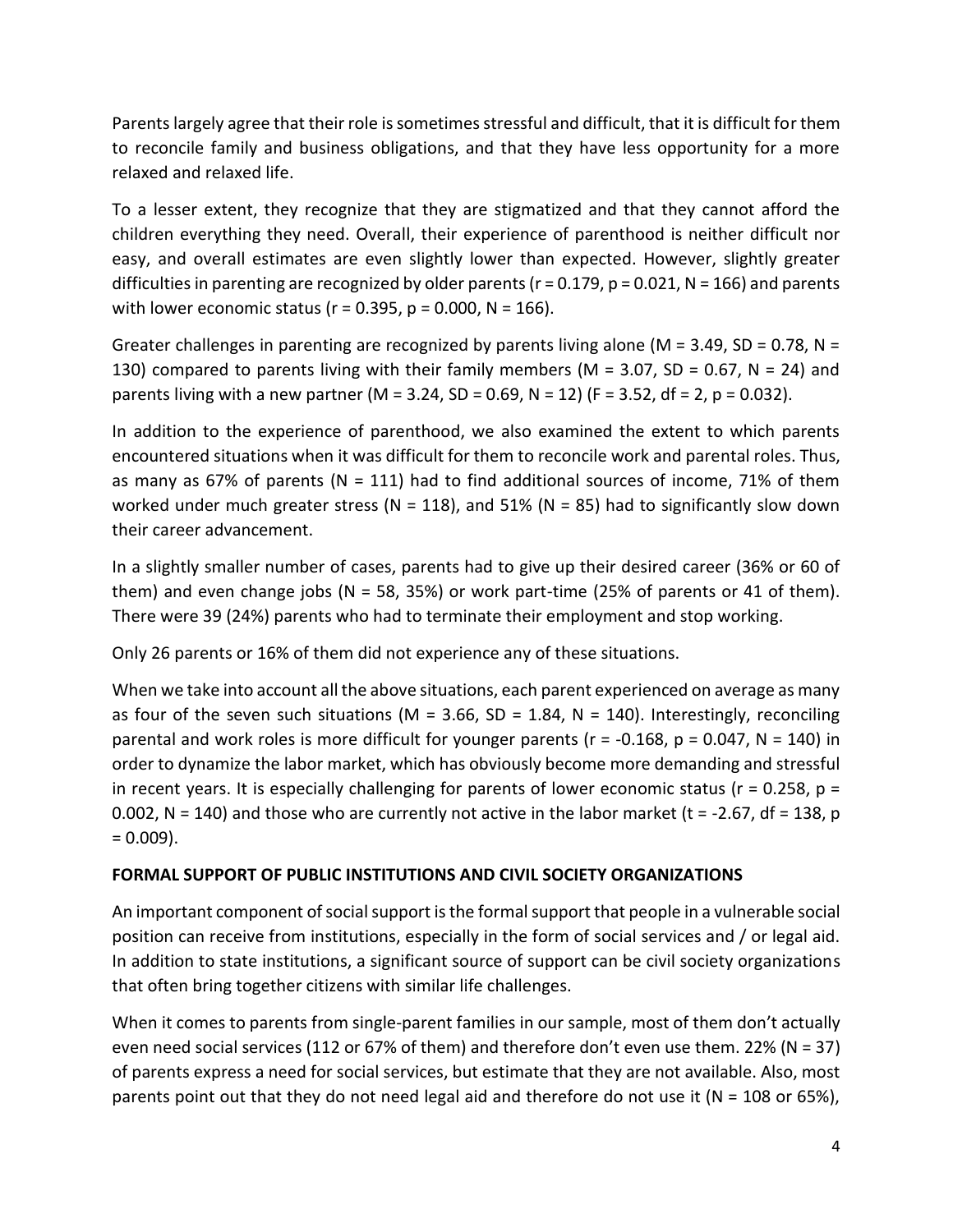and 40 of them (or 24%), although they do not receive legal aid, express the need for it. In total, their estimates of the assistance of institutions are very low (ranging from 1 to 5, average grade  $M = 2.40$ , SD = 1.18), and they estimate the assistance they receive from associations only slightly better (M = 2.71, SD = 1.09). Somewhat better estimates on the work of institutions have younger parents (r = -0.199, p = 0.021, N = 134), and it is interesting that the work of both institutions and associations is better assessed by respondents of higher economic status (for the work of institutions; r = -0.368, p = 0.000, N = 134; for the work of associations r = -0.271, p = 0.007, N = 99). As expected, divorced parents ( $M = 2.3$ , SD = 1.117, N = 105) are less satisfied with the work of institutions compared to parents with other reasons for single parenthood ( $M = 2.79$ , SD = 1.347, N = 29). (t =  $-2.029$ , df = 132, p = 0.044).

Related to the satisfaction with the work of institutions is the question of what is the access to information on the rights from the law on social welfare, the law on temporary maintenance and the law on child allowance, and the procedures for their realization. The results indicate dissatisfaction of respondents whose average grade (M) on a scale of 1 to 5 is only 2.66. At the same time, parents of lower socio-economic status ( $r = -0.335$ ,  $p = 0.000$ ,  $N = 166$ ) and women ( $M = 2.6$ ,  $SD = 1.065$ ,  $N = 151$ ) have a lower level of information compared to men ( $M = 3$ , 2, SD  $= 1.32$ , N = 15) (t = 2.026, df = 164, p = 0.044).

#### **Subjective well-being of parents in single-parent families**

The last set of questions related to the assessment of subjective well-being for which a customized personal well-being index questionnaire was used1. The questionnaire contains 8 areas of life in which respondents assess satisfaction with different aspects of life on a scale from 1 to 5.

According to the respondents' assessments, parents have the lowest overall experience of safety and security in terms of the future, which is also associated with a low assessment of living standards.

Parents are most satisfied with the achievements in life, their health and, on average, life in general.

Cumulatively, respondents rate their well-being as average ( $M = 3.25$ , SD = 0.775, N = 166), and younger parents ( $r = -0.197$ ,  $p = 0.011$ ,  $N = 166$ ) and respondents who have higher economic wellbeing have a higher welfare assessment. status  $(r = -0.508, p = 0.000, N = 166)$ .

There are small differences in the assessment of subjective well-being that are not statistically significant, but certain tendencies in the differences in assessment can be read.

Fathers have higher assessments of subjective well-being than mothers, parents who are singleparent for other reasons (not divorce), employed parents, parents who do not live alone with their children, and parents who live only with minor or only adult children.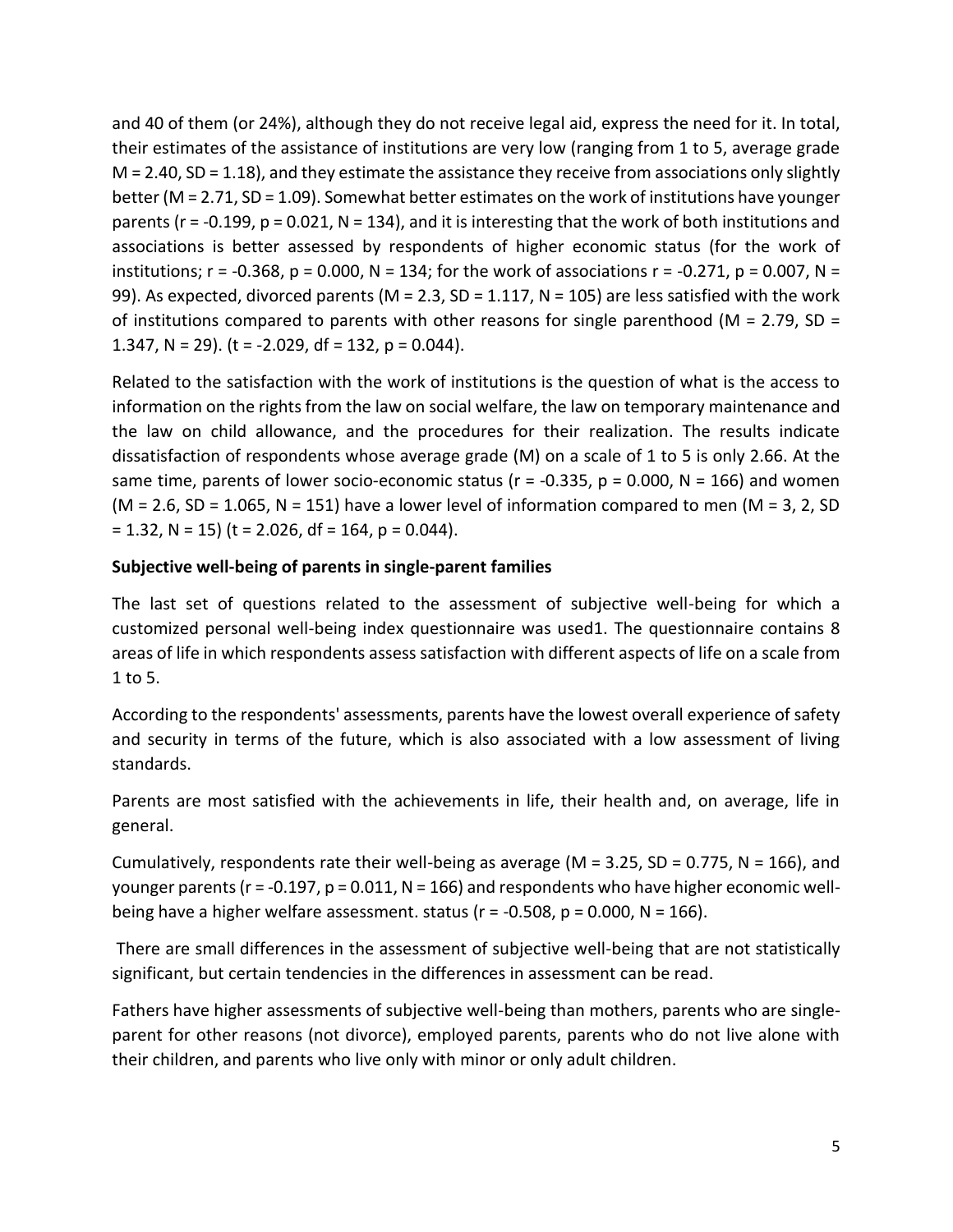Finally, we also asked the parents about how their lives changed during the corona crisis and in which the parents were divided. Thus, 78 or 47% of the difficulties increased in them, and in 88 parents the difficulties either decreased ( $N = 11$ ) or remained the same ( $N = 77$ ). Mothers are almost equal in this issue, while fathers are significantly more likely to say that the difficulties have remained the same or have decreased. Difficulties have also increased for parents with lower economic status. As expected, difficulties increased for parents with minor children (χ2 = 6.96,  $df = 2$ ,  $p = 0.031$ ).

### **CONCLUSION**

When we summarize the results of research on the quality of life of single-parent families, we can conclude that there are more or less satisfactory aspects in the quality of life of single-parent families.

Areas of quality of life in which assessments are favorable is the fact that most parents are still employed, and that a significant proportion of them receive support from their family environment.

What we can detect as poorer aspects of quality of life is lower economic status, insufficient involvement of the other parent, and extremely weak support from the other parent's family. Furthermore, it is particularly difficult for them to meet their private and business obligations, and they have therefore often experienced situations where this mismatch comes to the fore at the expense of work. The formal support they receive from civil society institutions and organizations is low, and only a small number of parents actually use social services and legal aid. It should be noted that many of them point out that there is no need for them, but this information should be taken with caution since the need is easier to see when an individual receives information about what he is entitled to or what institutions can provide.

The areas of life in which our respondents are divided are those that relate to their personal experiences, namely the stress of parenting experiences, subjective well-being, and how much their difficulties increased during the corona crisis.

Insight into the results, we can conclude that the challenge of single parenthood is easier to cope with fathers, parents of higher economic status and employed parents, parents who do not live alone with children, parents with fewer children. Younger parents have more appreciation in almost all aspects, except in the collision of private and business commitments that become more challenging for them than for older parents.

Finally, with this research, we opened up questions for future research, two of which we would like to highlight

1) understanding the new dynamic labor market, which today is a greater challenge for younger parents than for older parents who worked in a different labor market